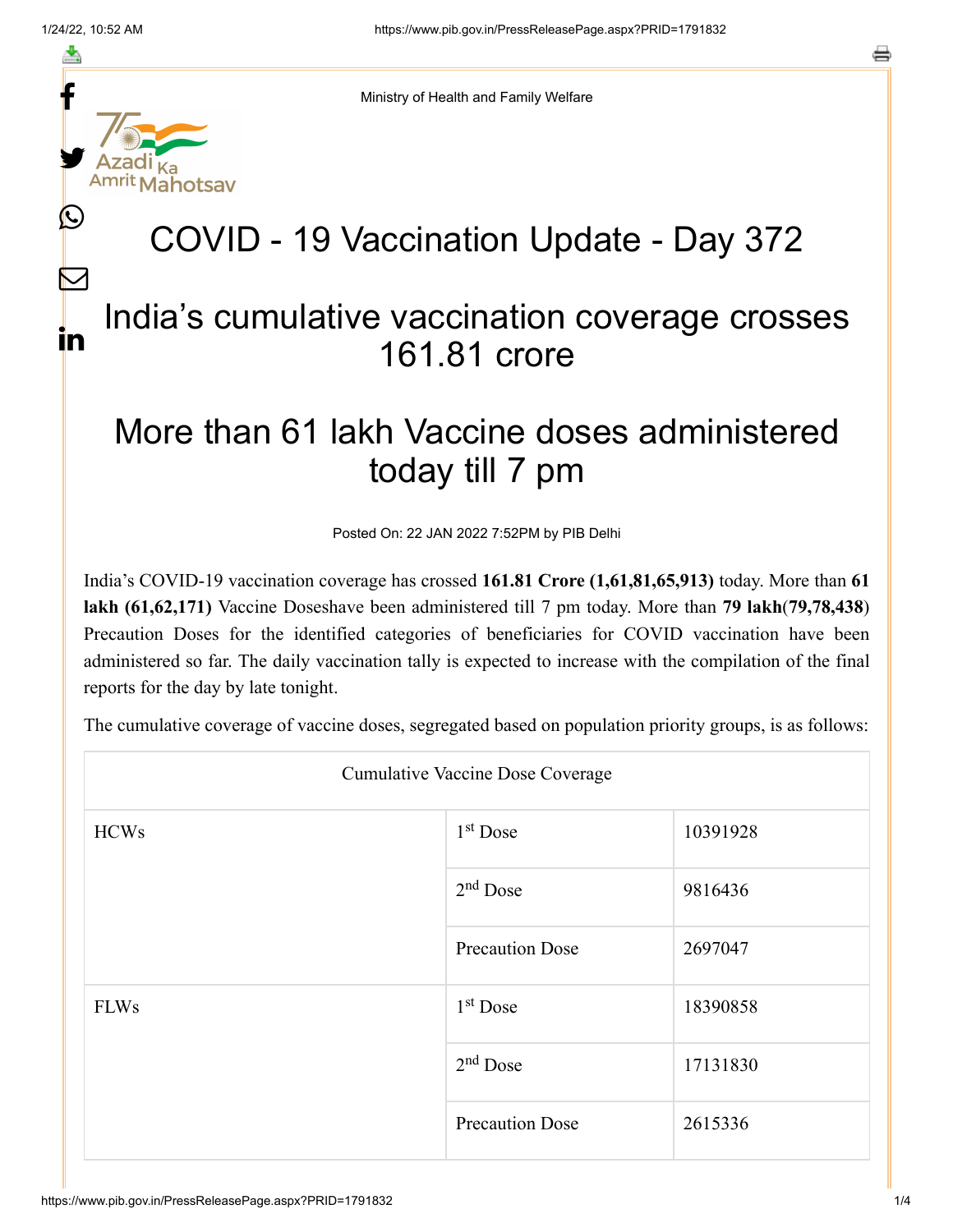| f            | Age Group 15-18 years                        | 1 <sup>st</sup> Dose   | 41436237   |  |
|--------------|----------------------------------------------|------------------------|------------|--|
|              | Age Group 18-44 years                        | 1 <sup>st</sup> Dose   | 533682347  |  |
| $\bf \Omega$ |                                              | $2nd$ Dose             | 386619600  |  |
|              | Age Group 45-59 years                        | 1 <sup>st</sup> Dose   | 198993965  |  |
|              |                                              | $2nd$ Dose             | 166043105  |  |
| in           | Over 60 years                                | $1st$ Dose             | 124020921  |  |
|              |                                              | $2nd$ Dose             | 103660248  |  |
|              |                                              | <b>Precaution Dose</b> | 2666055    |  |
|              | Cumulative 1 <sup>st</sup> dose administered |                        | 926916256  |  |
|              | Cumulative 2 <sup>nd</sup> dose administered |                        | 683271219  |  |
|              | <b>Precaution Dose</b>                       |                        | 7978438    |  |
|              | Total                                        |                        | 1618165913 |  |

Today's achievement in the vaccination exercise, segregated by population priority groups, is as follows:

| Date: $22nd$ January, 2022 (372 <sup>nd</sup> Day) |                        |        |  |
|----------------------------------------------------|------------------------|--------|--|
| <b>HCWs</b>                                        | $1st$ Dose             | 308    |  |
|                                                    | $2nd$ Dose             | 5529   |  |
|                                                    | <b>Precaution Dose</b> | 114173 |  |
| <b>FLWs</b>                                        | $1st$ Dose             | 376    |  |
|                                                    |                        |        |  |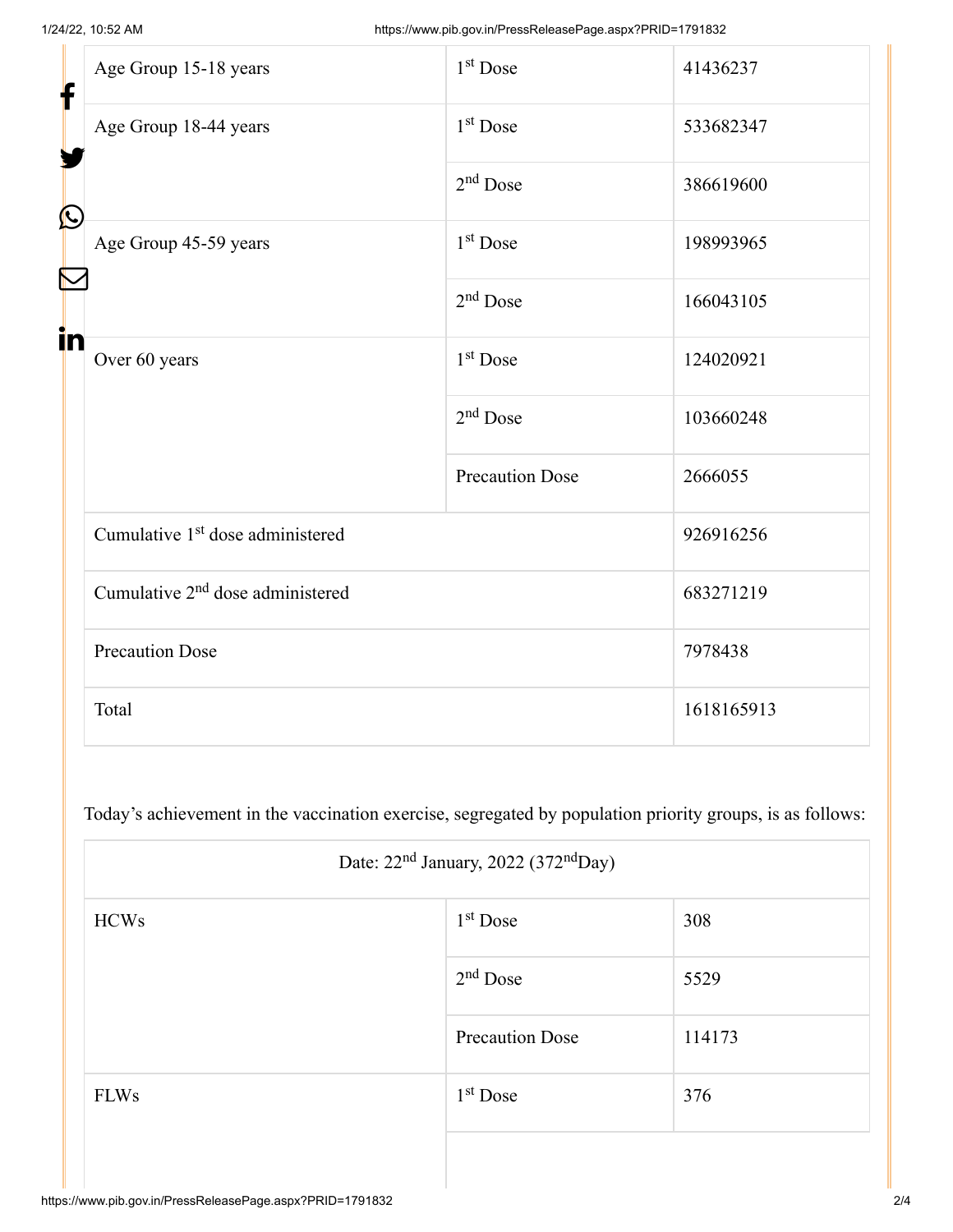| f          |                                              | $2nd$ Dose             | 11745   |
|------------|----------------------------------------------|------------------------|---------|
|            |                                              | <b>Precaution Dose</b> | 142797  |
| $\bigcirc$ | Age Group 15-18 years                        | $1st$ Dose             | 760779  |
|            | Age Group 18-44 years                        | $1st$ Dose             | 989118  |
|            |                                              | $2nd$ Dose             | 2444484 |
| in         | Age Group 45-59 years                        | $1st$ Dose             | 174302  |
|            |                                              | $2nd$ Dose             | 725735  |
|            | Over 60 years                                | $1st$ Dose             | 115816  |
|            |                                              | $2nd$ Dose             | 419916  |
|            |                                              | <b>Precaution Dose</b> | 257093  |
|            | Cumulative 1 <sup>st</sup> dose administered |                        | 2040699 |
|            | Cumulative 2 <sup>nd</sup> dose administered |                        | 3607409 |
|            | <b>Precaution Dose</b>                       |                        | 514063  |
|            | Total                                        |                        | 6162171 |

The vaccination exercise as a tool to protect the most vulnerable population groups in the country from COVID-19 continues to be regularly reviewed and monitored at the highest level.

\*\*\*\*

#### **MV**

#### **HFW/COVID Vaccination/22<sup>nd</sup> January/4**

(Release ID: 1791832) Visitor Counter : 570